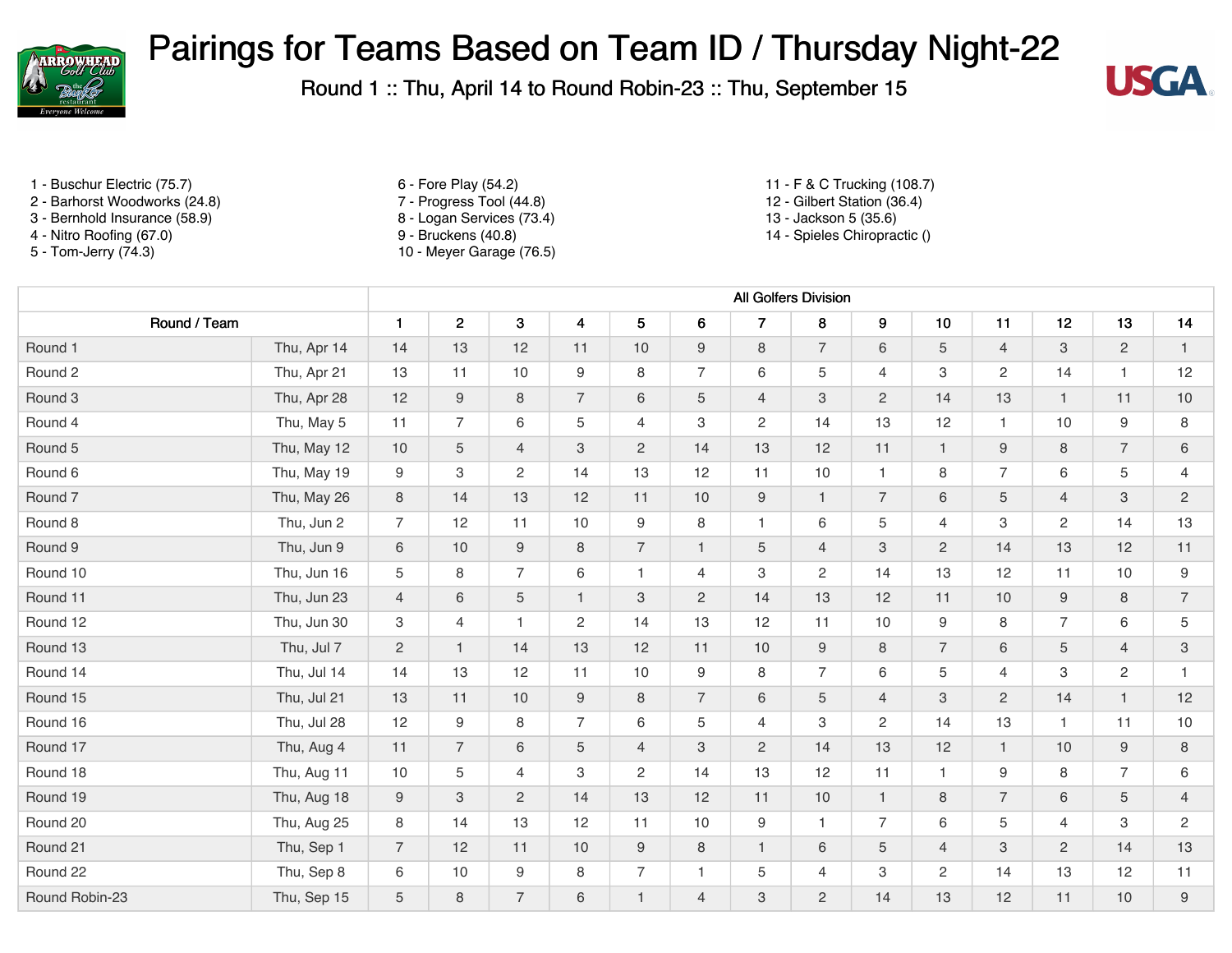



| Round 1: Thu, April 14                            | Round 2: Thu, April 21                           |
|---------------------------------------------------|--------------------------------------------------|
| Buschur Electric vs. Spieles Chiropractic         | Buschur Electric vs. Jackson 5                   |
| Buschur Electric (2) vs. Spieles Chiropractic (2) | Buschur Electric (2) vs. Jackson 5 (2)           |
| Barhorst Woodworks vs. Jackson 5                  | Spieles Chiropractic vs. Gilbert Station         |
| Barhorst Woodworks (2) vs. Jackson 5 (2)          | Spieles Chiropractic (2) vs. Gilbert Station (2) |
| Bernhold Insurance vs. Gilbert Station            | Barhorst Woodworks vs. F & C Trucking            |
| Bernhold Insurance (2) vs. Gilbert Station (2)    | Barhorst Woodworks (2) vs. F & C Trucking (2)    |
| Nitro Roofing vs. F & C Trucking                  | Bernhold Insurance vs. Meyer Garage              |
| Nitro Roofing (2) vs. F & C Trucking (2)          | Bernhold Insurance (2) vs. Meyer Garage (2)      |
| Tom-Jerry vs. Meyer Garage                        | Nitro Roofing vs. Bruckens                       |
| Tom-Jerry (2) vs. Meyer Garage (2)                | Nitro Roofing (2) vs. Bruckens (2)               |
| Fore Play vs. Bruckens                            | Tom-Jerry vs. Logan Services                     |
| Fore Play (2) vs. Bruckens (2)                    | Tom-Jerry (2) vs. Logan Services (2)             |
| Progress Tool vs. Logan Services                  | Fore Play vs. Progress Tool                      |
| Progress Tool (2) vs. Logan Services (2)          | Fore Play (2) vs. Progress Tool (2)              |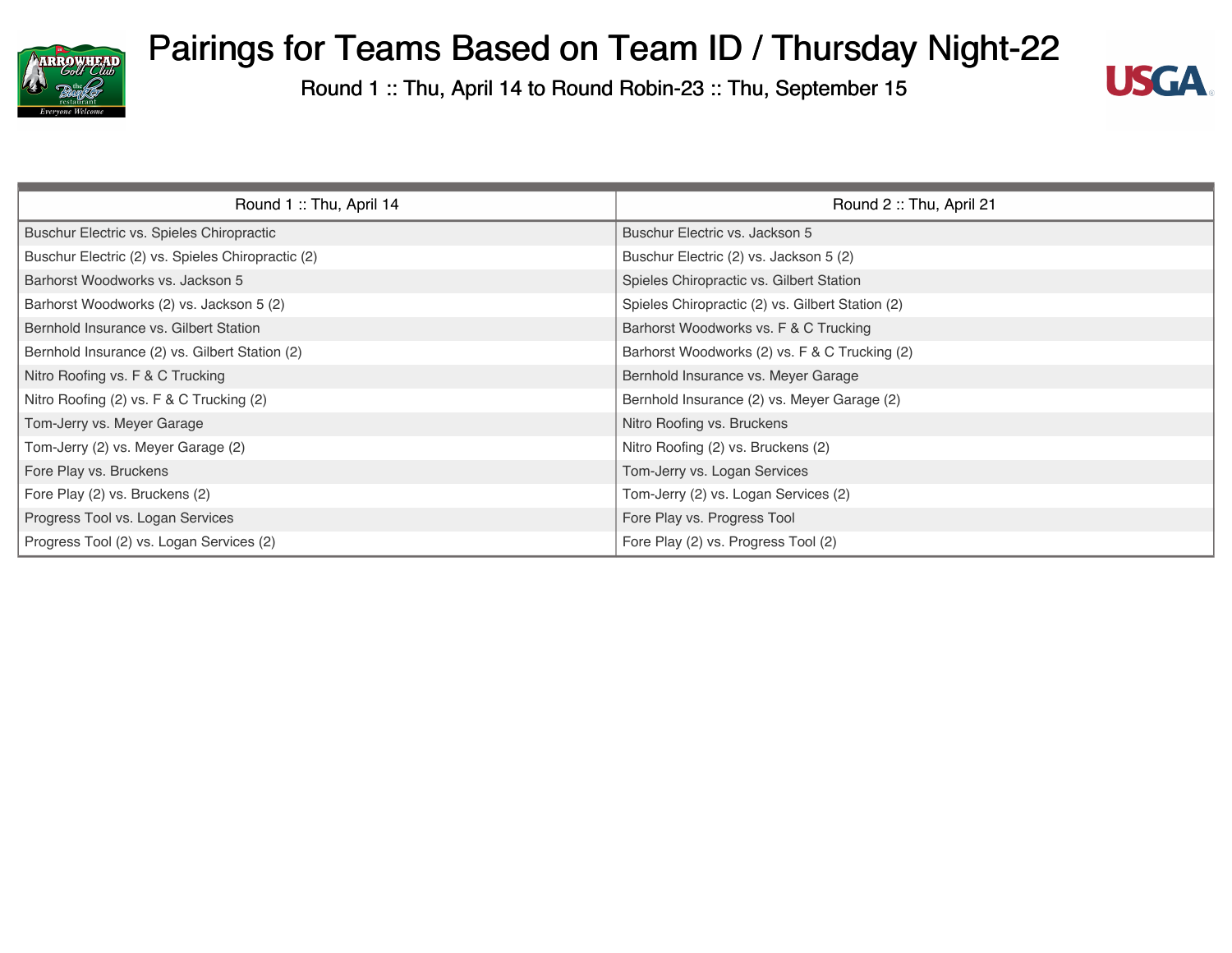



| Round 3: Thu, April 28                        | Round 4: Thu, May 5                             |
|-----------------------------------------------|-------------------------------------------------|
| <b>Buschur Electric vs. Gilbert Station</b>   | Buschur Electric vs. F & C Trucking             |
| Buschur Electric (2) vs. Gilbert Station (2)  | Buschur Electric (2) vs. F & C Trucking (2)     |
| Jackson 5 vs. F & C Trucking                  | Gilbert Station vs. Meyer Garage                |
| Jackson 5 (2) vs. F & C Trucking (2)          | Gilbert Station (2) vs. Meyer Garage (2)        |
| Spieles Chiropractic vs. Meyer Garage         | Jackson 5 vs. Bruckens                          |
| Spieles Chiropractic (2) vs. Meyer Garage (2) | Jackson 5 (2) vs. Bruckens (2)                  |
| Barhorst Woodworks vs. Bruckens               | Spieles Chiropractic vs. Logan Services         |
| Barhorst Woodworks (2) vs. Bruckens (2)       | Spieles Chiropractic (2) vs. Logan Services (2) |
| Bernhold Insurance vs. Logan Services         | Barhorst Woodworks vs. Progress Tool            |
| Bernhold Insurance (2) vs. Logan Services (2) | Barhorst Woodworks (2) vs. Progress Tool (2)    |
| Nitro Roofing vs. Progress Tool               | Bernhold Insurance vs. Fore Play                |
| Nitro Roofing (2) vs. Progress Tool (2)       | Bernhold Insurance (2) vs. Fore Play (2)        |
| Tom-Jerry vs. Fore Play                       | Nitro Roofing vs. Tom-Jerry                     |
| Tom-Jerry (2) vs. Fore Play (2)               | Nitro Roofing (2) vs. Tom-Jerry (2)             |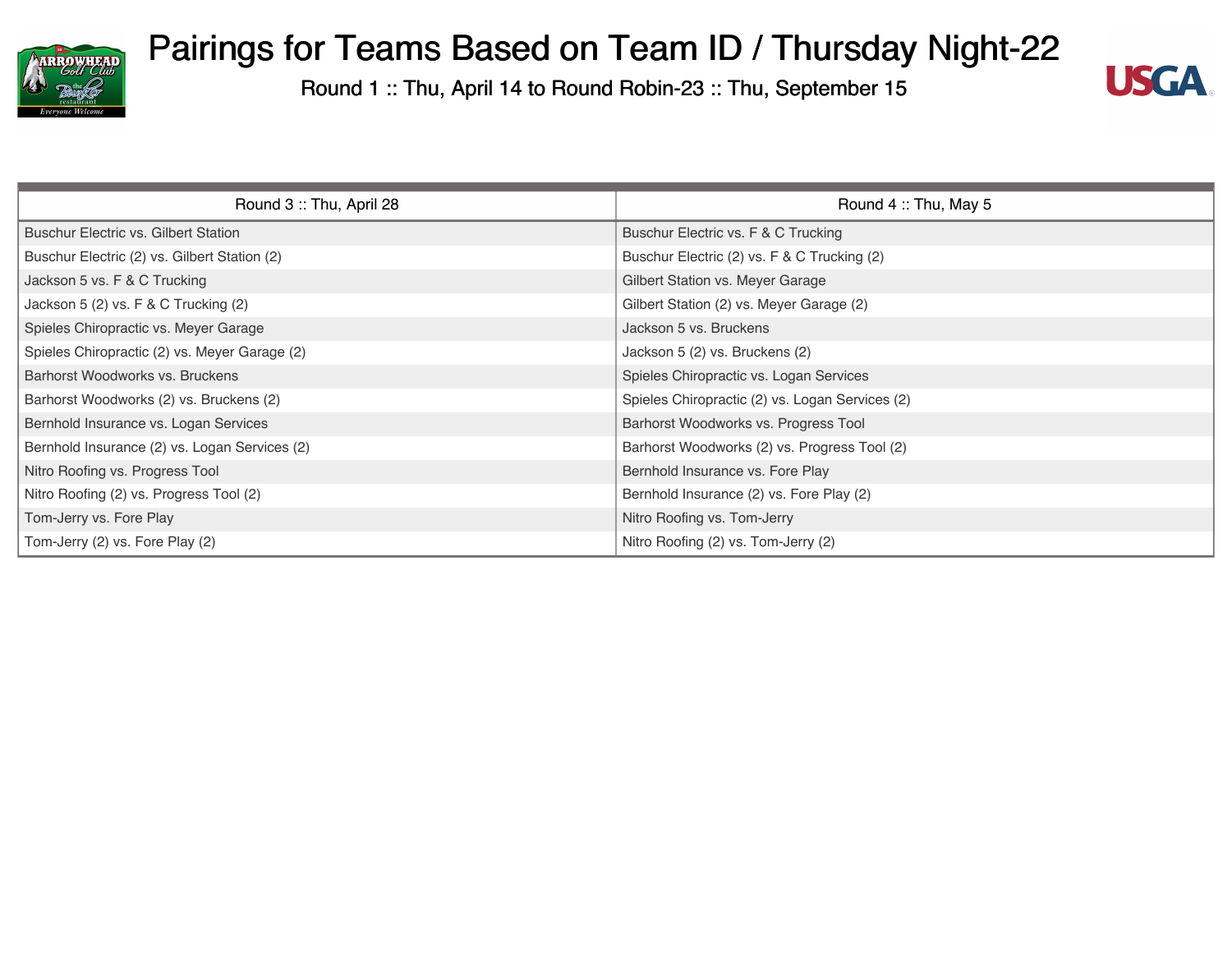



| Round 5: Thu, May 12                         | Round $6::$ Thu, May 19                           |
|----------------------------------------------|---------------------------------------------------|
| Buschur Electric vs. Meyer Garage            | <b>Buschur Electric vs. Bruckens</b>              |
| Buschur Electric (2) vs. Meyer Garage (2)    | Buschur Electric (2) vs. Bruckens (2)             |
| F & C Trucking vs. Bruckens                  | Meyer Garage vs. Logan Services                   |
| F & C Trucking (2) vs. Bruckens (2)          | Meyer Garage (2) vs. Logan Services (2)           |
| Gilbert Station vs. Logan Services           | F & C Trucking vs. Progress Tool                  |
| Gilbert Station (2) vs. Logan Services (2)   | F & C Trucking (2) vs. Progress Tool (2)          |
| Jackson 5 vs. Progress Tool                  | Gilbert Station vs. Fore Play                     |
| Jackson 5 (2) vs. Progress Tool (2)          | Gilbert Station (2) vs. Fore Play (2)             |
| Spieles Chiropractic vs. Fore Play           | Jackson 5 vs. Tom-Jerry                           |
| Spieles Chiropractic (2) vs. Fore Play (2)   | Jackson 5 (2) vs. Tom-Jerry (2)                   |
| Barhorst Woodworks vs. Tom-Jerry             | Spieles Chiropractic vs. Nitro Roofing            |
| Barhorst Woodworks (2) vs. Tom-Jerry (2)     | Spieles Chiropractic (2) vs. Nitro Roofing (2)    |
| Bernhold Insurance vs. Nitro Roofing         | Barhorst Woodworks vs. Bernhold Insurance         |
| Bernhold Insurance (2) vs. Nitro Roofing (2) | Barhorst Woodworks (2) vs. Bernhold Insurance (2) |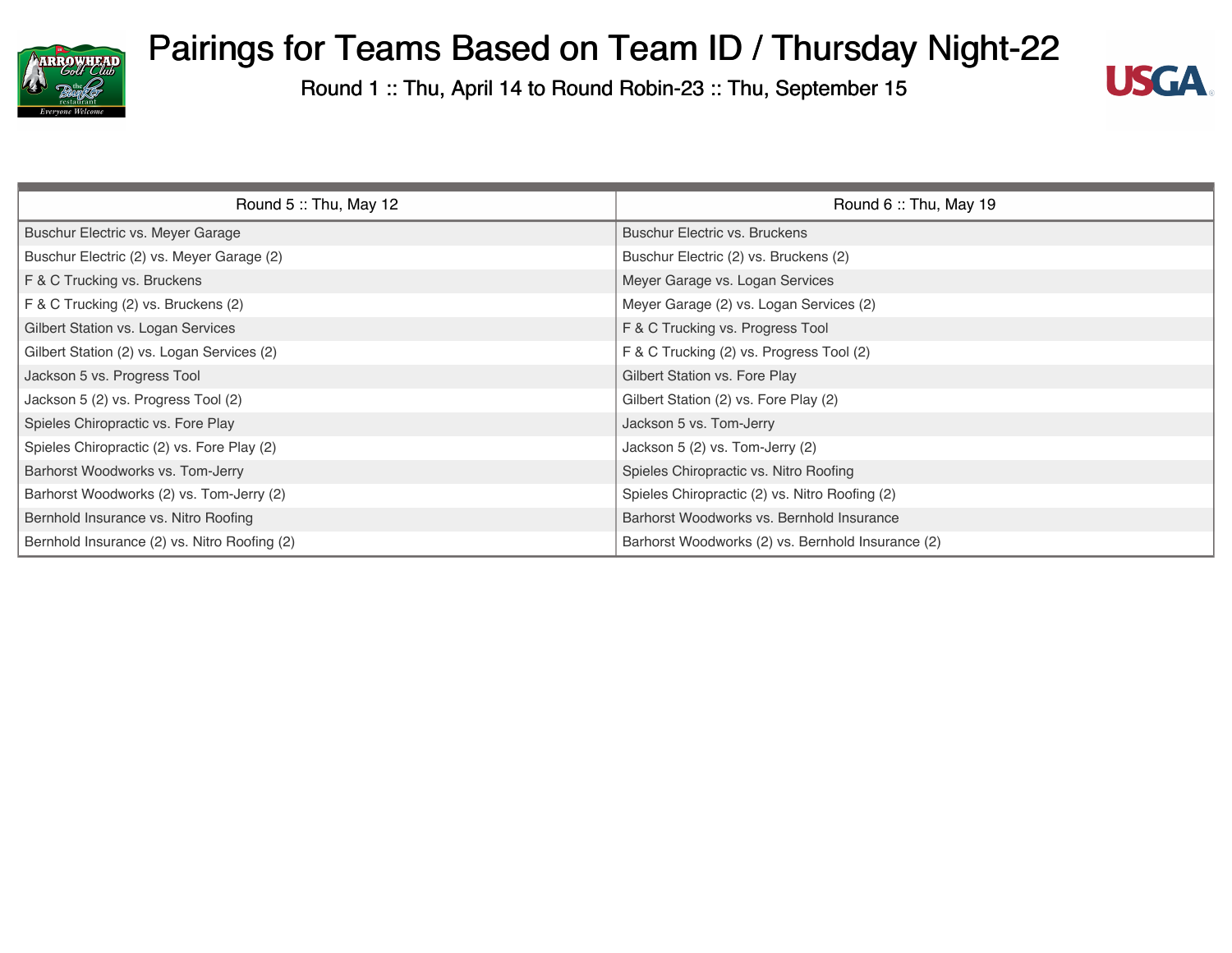



| Round $7::$ Thu, May 26                             | Round 8: Thu, June 2                           |
|-----------------------------------------------------|------------------------------------------------|
| Buschur Electric vs. Logan Services                 | Buschur Electric vs. Progress Tool             |
| Buschur Electric (2) vs. Logan Services (2)         | Buschur Electric (2) vs. Progress Tool (2)     |
| Bruckens vs. Progress Tool                          | Logan Services vs. Fore Play                   |
| Bruckens (2) vs. Progress Tool (2)                  | Logan Services (2) vs. Fore Play (2)           |
| Meyer Garage vs. Fore Play                          | Bruckens vs. Tom-Jerry                         |
| Meyer Garage (2) vs. Fore Play (2)                  | Bruckens (2) vs. Tom-Jerry (2)                 |
| F & C Trucking vs. Tom-Jerry                        | Meyer Garage vs. Nitro Roofing                 |
| F & C Trucking (2) vs. Tom-Jerry (2)                | Meyer Garage (2) vs. Nitro Roofing (2)         |
| Gilbert Station vs. Nitro Roofing                   | F & C Trucking vs. Bernhold Insurance          |
| Gilbert Station (2) vs. Nitro Roofing (2)           | F & C Trucking (2) vs. Bernhold Insurance (2)  |
| Jackson 5 vs. Bernhold Insurance                    | Gilbert Station vs. Barhorst Woodworks         |
| Jackson 5 (2) vs. Bernhold Insurance (2)            | Gilbert Station (2) vs. Barhorst Woodworks (2) |
| Spieles Chiropractic vs. Barhorst Woodworks         | Jackson 5 vs. Spieles Chiropractic             |
| Spieles Chiropractic (2) vs. Barhorst Woodworks (2) | Jackson 5 (2) vs. Spieles Chiropractic (2)     |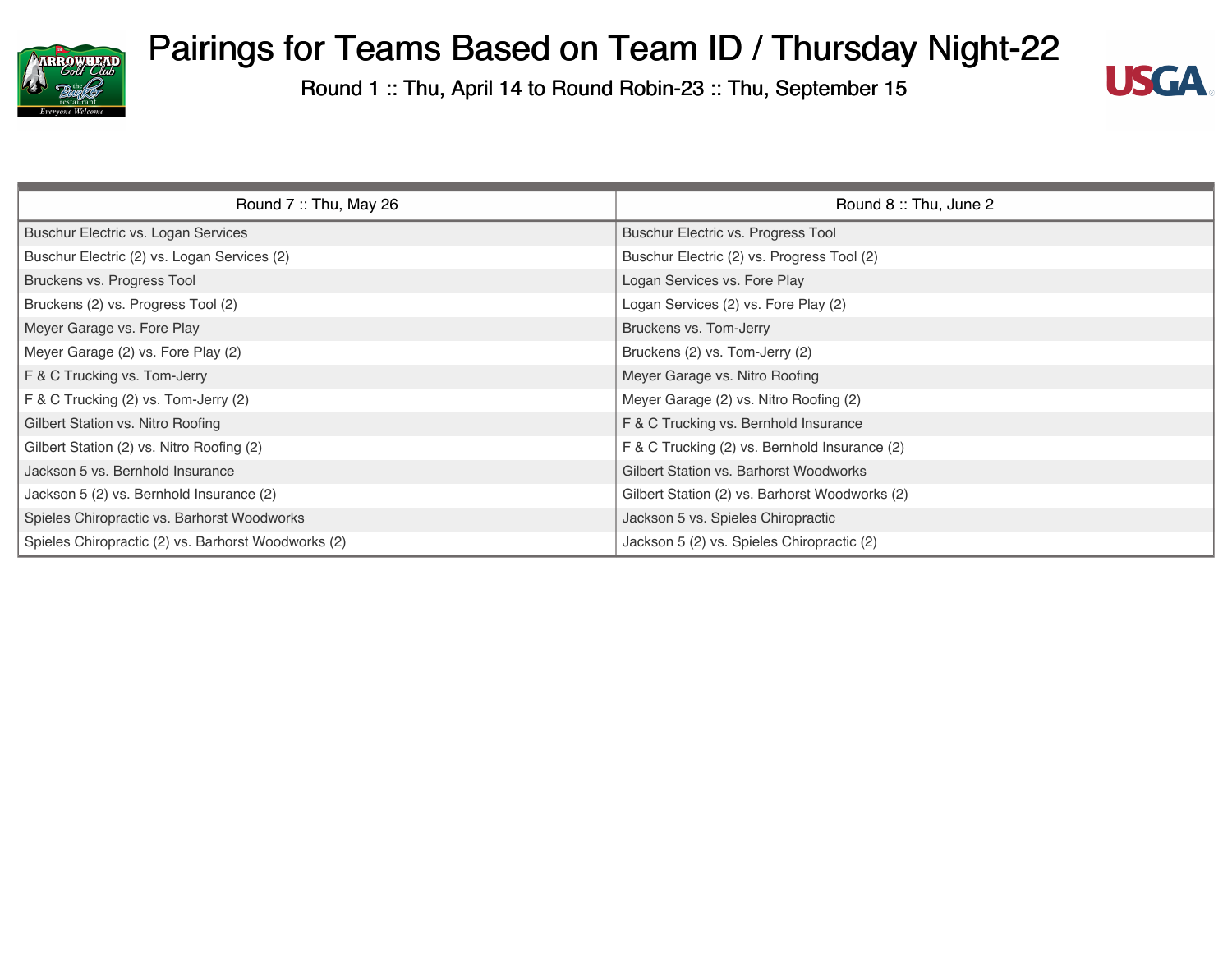



| Round 9: Thu, June 9                            | Round 10: Thu, June 16                        |
|-------------------------------------------------|-----------------------------------------------|
| Buschur Electric vs. Fore Play                  | Buschur Electric vs. Tom-Jerry                |
| Buschur Electric (2) vs. Fore Play (2)          | Buschur Electric (2) vs. Tom-Jerry (2)        |
| Progress Tool vs. Tom-Jerry                     | Fore Play vs. Nitro Roofing                   |
| Progress Tool (2) vs. Tom-Jerry (2)             | Fore Play (2) vs. Nitro Roofing (2)           |
| Logan Services vs. Nitro Roofing                | Progress Tool vs. Bernhold Insurance          |
| Logan Services (2) vs. Nitro Roofing (2)        | Progress Tool (2) vs. Bernhold Insurance (2)  |
| Bruckens vs. Bernhold Insurance                 | Logan Services vs. Barhorst Woodworks         |
| Bruckens (2) vs. Bernhold Insurance (2)         | Logan Services (2) vs. Barhorst Woodworks (2) |
| Meyer Garage vs. Barhorst Woodworks             | Bruckens vs. Spieles Chiropractic             |
| Meyer Garage (2) vs. Barhorst Woodworks (2)     | Bruckens (2) vs. Spieles Chiropractic (2)     |
| F & C Trucking vs. Spieles Chiropractic         | Meyer Garage vs. Jackson 5                    |
| F & C Trucking (2) vs. Spieles Chiropractic (2) | Meyer Garage (2) vs. Jackson 5 (2)            |
| Gilbert Station vs. Jackson 5                   | F & C Trucking vs. Gilbert Station            |
| Gilbert Station (2) vs. Jackson 5 (2)           | F & C Trucking (2) vs. Gilbert Station (2)    |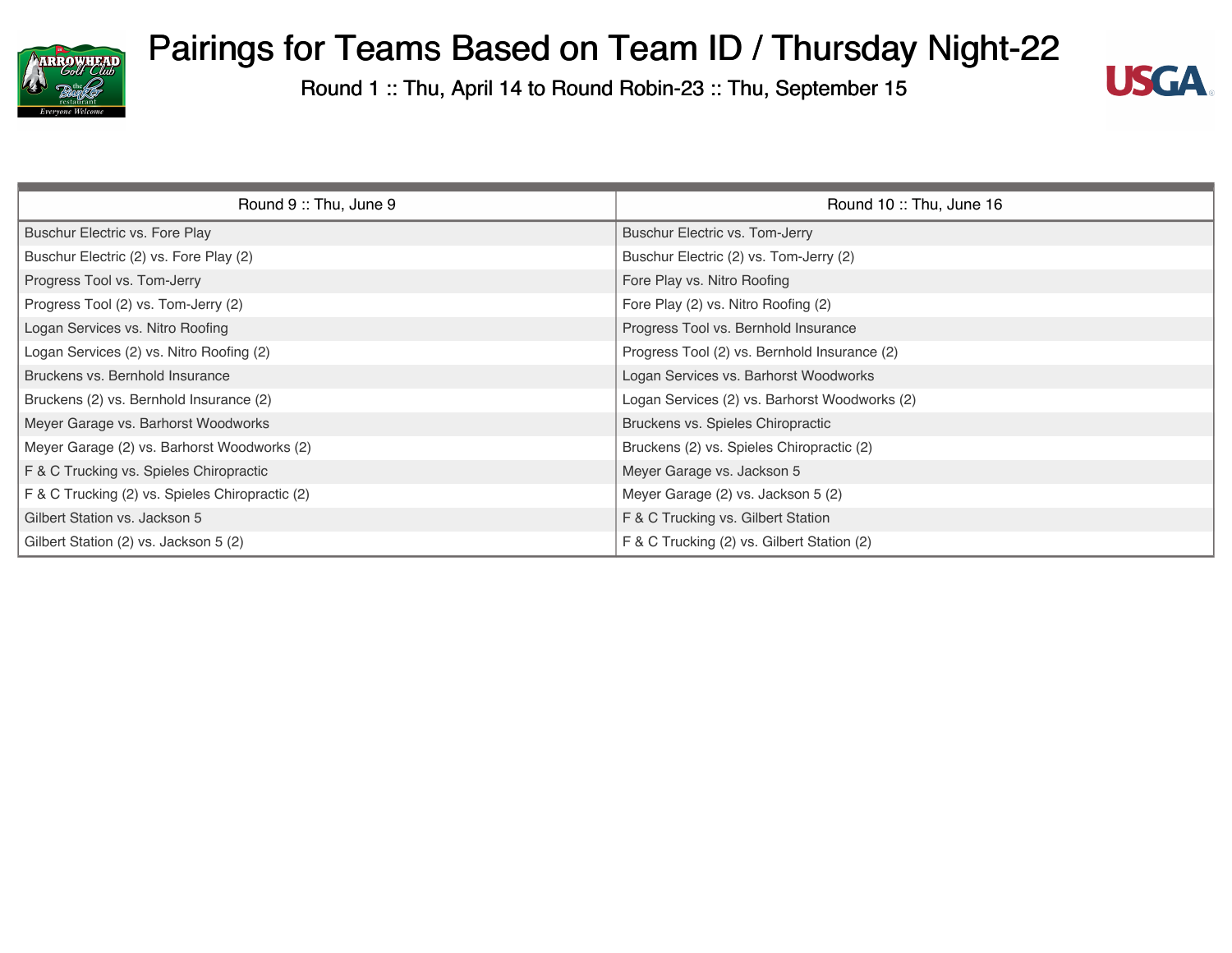



| Round 11: Thu, June 23                         | Round 12: Thu, June 30                          |
|------------------------------------------------|-------------------------------------------------|
| Buschur Electric vs. Nitro Roofing             | Buschur Electric vs. Bernhold Insurance         |
| Buschur Electric (2) vs. Nitro Roofing (2)     | Buschur Electric (2) vs. Bernhold Insurance (2) |
| Tom-Jerry vs. Bernhold Insurance               | Nitro Roofing vs. Barhorst Woodworks            |
| Tom-Jerry (2) vs. Bernhold Insurance (2)       | Nitro Roofing (2) vs. Barhorst Woodworks (2)    |
| Fore Play vs. Barhorst Woodworks               | Tom-Jerry vs. Spieles Chiropractic              |
| Fore Play (2) vs. Barhorst Woodworks (2)       | Tom-Jerry (2) vs. Spieles Chiropractic (2)      |
| Progress Tool vs. Spieles Chiropractic         | Fore Play vs. Jackson 5                         |
| Progress Tool (2) vs. Spieles Chiropractic (2) | Fore Play (2) vs. Jackson 5 (2)                 |
| Logan Services vs. Jackson 5                   | Progress Tool vs. Gilbert Station               |
| Logan Services (2) vs. Jackson 5 (2)           | Progress Tool (2) vs. Gilbert Station (2)       |
| Bruckens vs. Gilbert Station                   | Logan Services vs. F & C Trucking               |
| Bruckens (2) vs. Gilbert Station (2)           | Logan Services (2) vs. F & C Trucking (2)       |
| Meyer Garage vs. F & C Trucking                | Bruckens vs. Meyer Garage                       |
| Meyer Garage (2) vs. F & C Trucking (2)        | Bruckens (2) vs. Meyer Garage (2)               |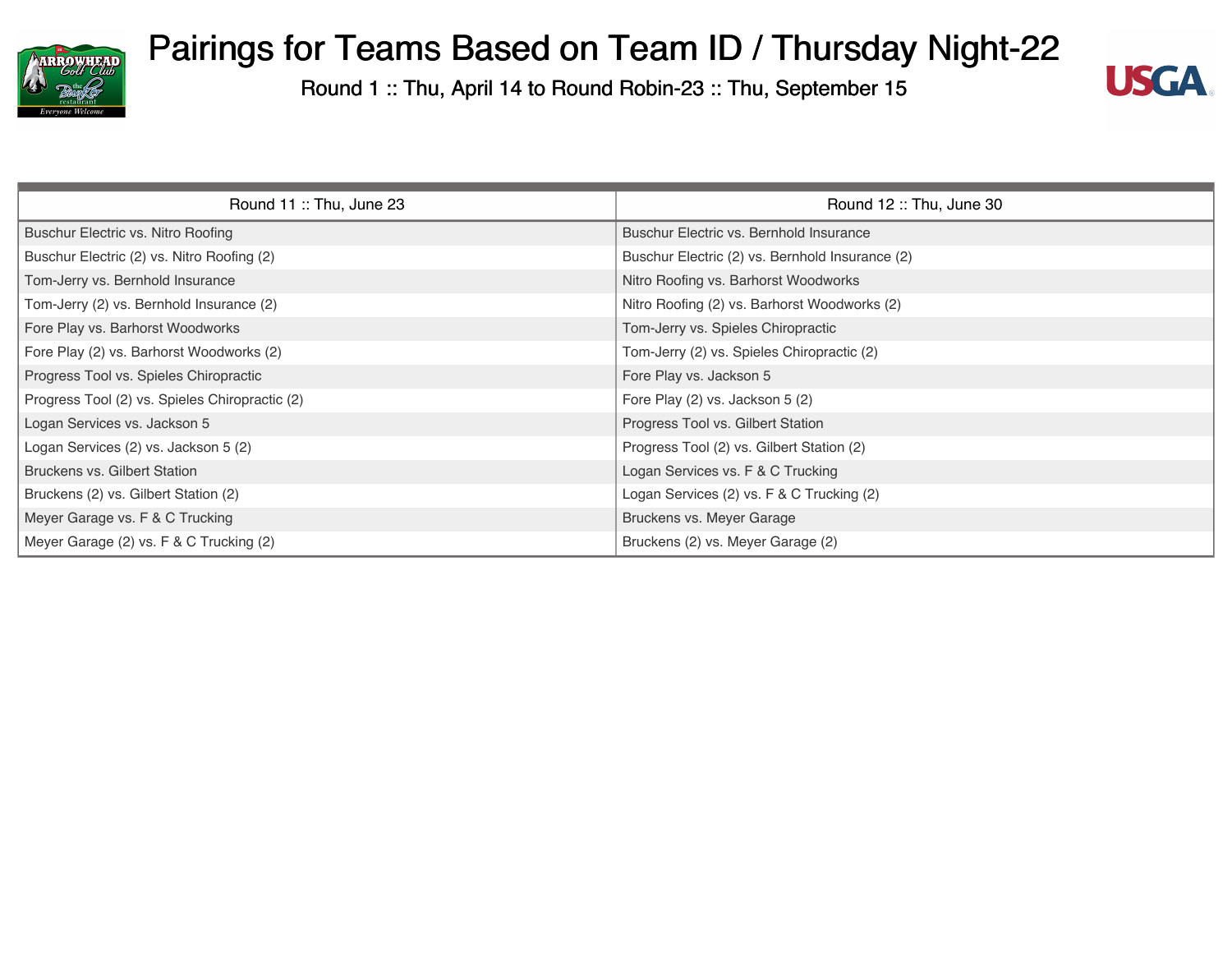



| Round 13: Thu, July 7                               | Round 14: Thu, July 14                            |
|-----------------------------------------------------|---------------------------------------------------|
| Buschur Electric vs. Barhorst Woodworks             | Buschur Electric vs. Spieles Chiropractic         |
| Buschur Electric (2) vs. Barhorst Woodworks (2)     | Buschur Electric (2) vs. Spieles Chiropractic (2) |
| Bernhold Insurance vs. Spieles Chiropractic         | Barhorst Woodworks vs. Jackson 5                  |
| Bernhold Insurance (2) vs. Spieles Chiropractic (2) | Barhorst Woodworks (2) vs. Jackson 5 (2)          |
| Nitro Roofing vs. Jackson 5                         | Bernhold Insurance vs. Gilbert Station            |
| Nitro Roofing (2) vs. Jackson 5 (2)                 | Bernhold Insurance (2) vs. Gilbert Station (2)    |
| Tom-Jerry vs. Gilbert Station                       | Nitro Roofing vs. F & C Trucking                  |
| Tom-Jerry (2) vs. Gilbert Station (2)               | Nitro Roofing (2) vs. F & C Trucking (2)          |
| Fore Play vs. F & C Trucking                        | Tom-Jerry vs. Meyer Garage                        |
| Fore Play (2) vs. F & C Trucking (2)                | Tom-Jerry (2) vs. Meyer Garage (2)                |
| Progress Tool vs. Meyer Garage                      | Fore Play vs. Bruckens                            |
| Progress Tool (2) vs. Meyer Garage (2)              | Fore Play (2) vs. Bruckens (2)                    |
| Logan Services vs. Bruckens                         | Progress Tool vs. Logan Services                  |
| Logan Services (2) vs. Bruckens (2)                 | Progress Tool (2) vs. Logan Services (2)          |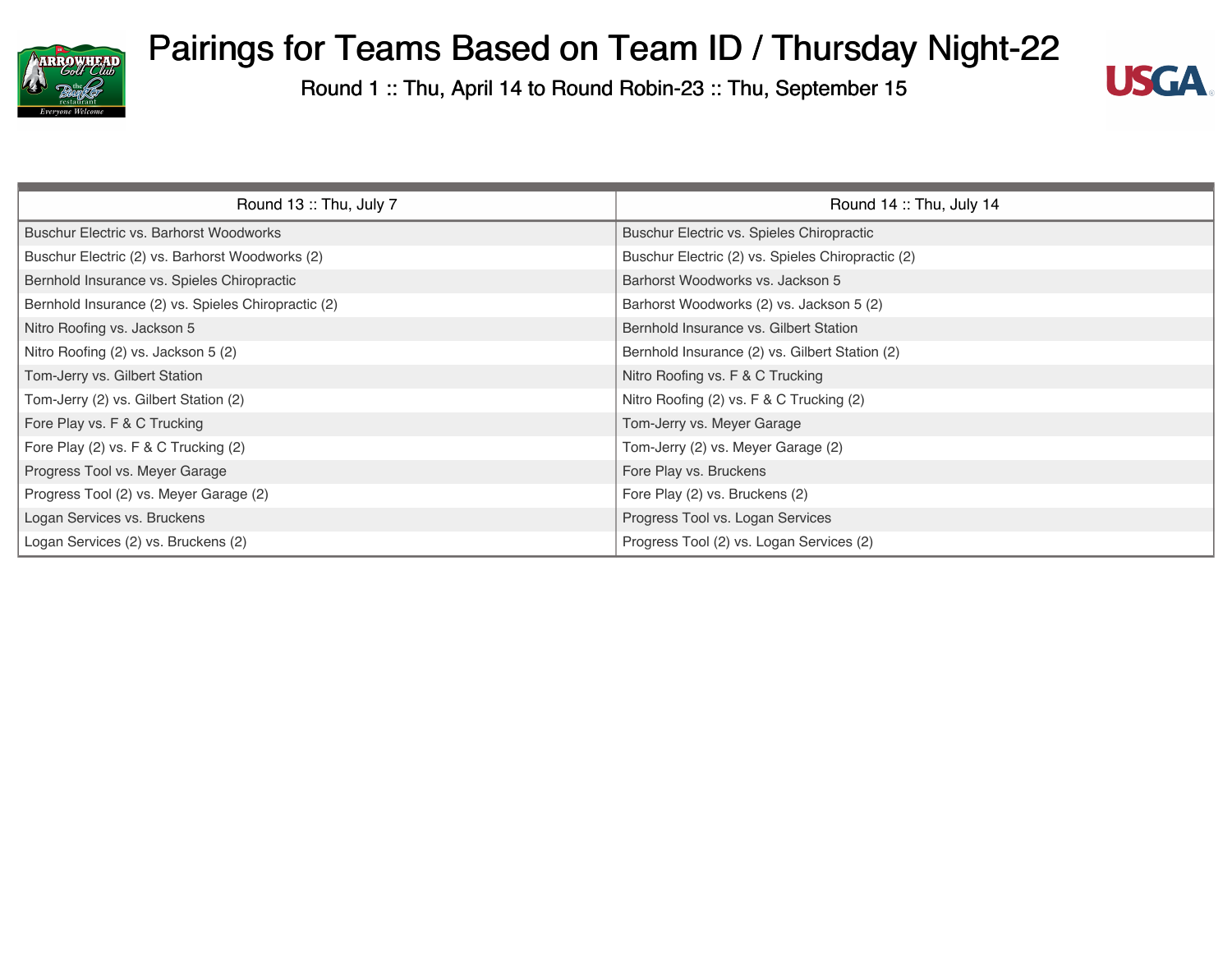



| Round 15: Thu, July 21                           | Round 16: Thu, July 28                        |
|--------------------------------------------------|-----------------------------------------------|
| Buschur Electric vs. Jackson 5                   | <b>Buschur Electric vs. Gilbert Station</b>   |
| Buschur Electric (2) vs. Jackson 5 (2)           | Buschur Electric (2) vs. Gilbert Station (2)  |
| Spieles Chiropractic vs. Gilbert Station         | Jackson 5 vs. F & C Trucking                  |
| Spieles Chiropractic (2) vs. Gilbert Station (2) | Jackson 5 (2) vs. F & C Trucking (2)          |
| Barhorst Woodworks vs. F & C Trucking            | Spieles Chiropractic vs. Meyer Garage         |
| Barhorst Woodworks (2) vs. F & C Trucking (2)    | Spieles Chiropractic (2) vs. Meyer Garage (2) |
| Bernhold Insurance vs. Meyer Garage              | Barhorst Woodworks vs. Bruckens               |
| Bernhold Insurance (2) vs. Meyer Garage (2)      | Barhorst Woodworks (2) vs. Bruckens (2)       |
| Nitro Roofing vs. Bruckens                       | Bernhold Insurance vs. Logan Services         |
| Nitro Roofing (2) vs. Bruckens (2)               | Bernhold Insurance (2) vs. Logan Services (2) |
| Tom-Jerry vs. Logan Services                     | Nitro Roofing vs. Progress Tool               |
| Tom-Jerry (2) vs. Logan Services (2)             | Nitro Roofing (2) vs. Progress Tool (2)       |
| Fore Play vs. Progress Tool                      | Tom-Jerry vs. Fore Play                       |
| Fore Play (2) vs. Progress Tool (2)              | Tom-Jerry (2) vs. Fore Play (2)               |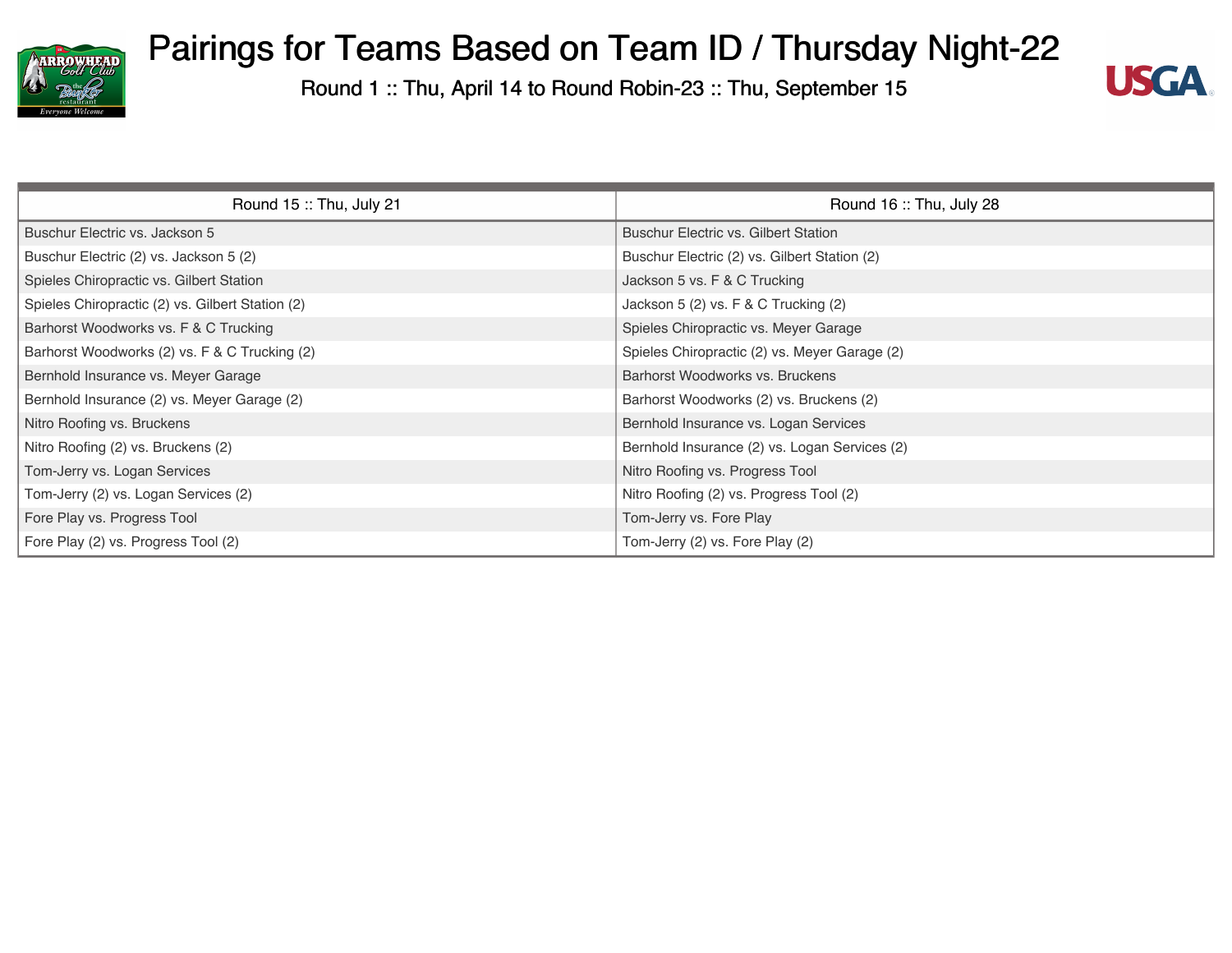



| Round 17: Thu, August 4                         | Round 18: Thu, August 11                     |
|-------------------------------------------------|----------------------------------------------|
| Buschur Electric vs. F & C Trucking             | Buschur Electric vs. Meyer Garage            |
| Buschur Electric (2) vs. F & C Trucking (2)     | Buschur Electric (2) vs. Meyer Garage (2)    |
| Gilbert Station vs. Meyer Garage                | F & C Trucking vs. Bruckens                  |
| Gilbert Station (2) vs. Meyer Garage (2)        | F & C Trucking (2) vs. Bruckens (2)          |
| Jackson 5 vs. Bruckens                          | Gilbert Station vs. Logan Services           |
| Jackson 5 (2) vs. Bruckens (2)                  | Gilbert Station (2) vs. Logan Services (2)   |
| Spieles Chiropractic vs. Logan Services         | Jackson 5 vs. Progress Tool                  |
| Spieles Chiropractic (2) vs. Logan Services (2) | Jackson 5 (2) vs. Progress Tool (2)          |
| Barhorst Woodworks vs. Progress Tool            | Spieles Chiropractic vs. Fore Play           |
| Barhorst Woodworks (2) vs. Progress Tool (2)    | Spieles Chiropractic (2) vs. Fore Play (2)   |
| Bernhold Insurance vs. Fore Play                | Barhorst Woodworks vs. Tom-Jerry             |
| Bernhold Insurance (2) vs. Fore Play (2)        | Barhorst Woodworks (2) vs. Tom-Jerry (2)     |
| Nitro Roofing vs. Tom-Jerry                     | Bernhold Insurance vs. Nitro Roofing         |
| Nitro Roofing (2) vs. Tom-Jerry (2)             | Bernhold Insurance (2) vs. Nitro Roofing (2) |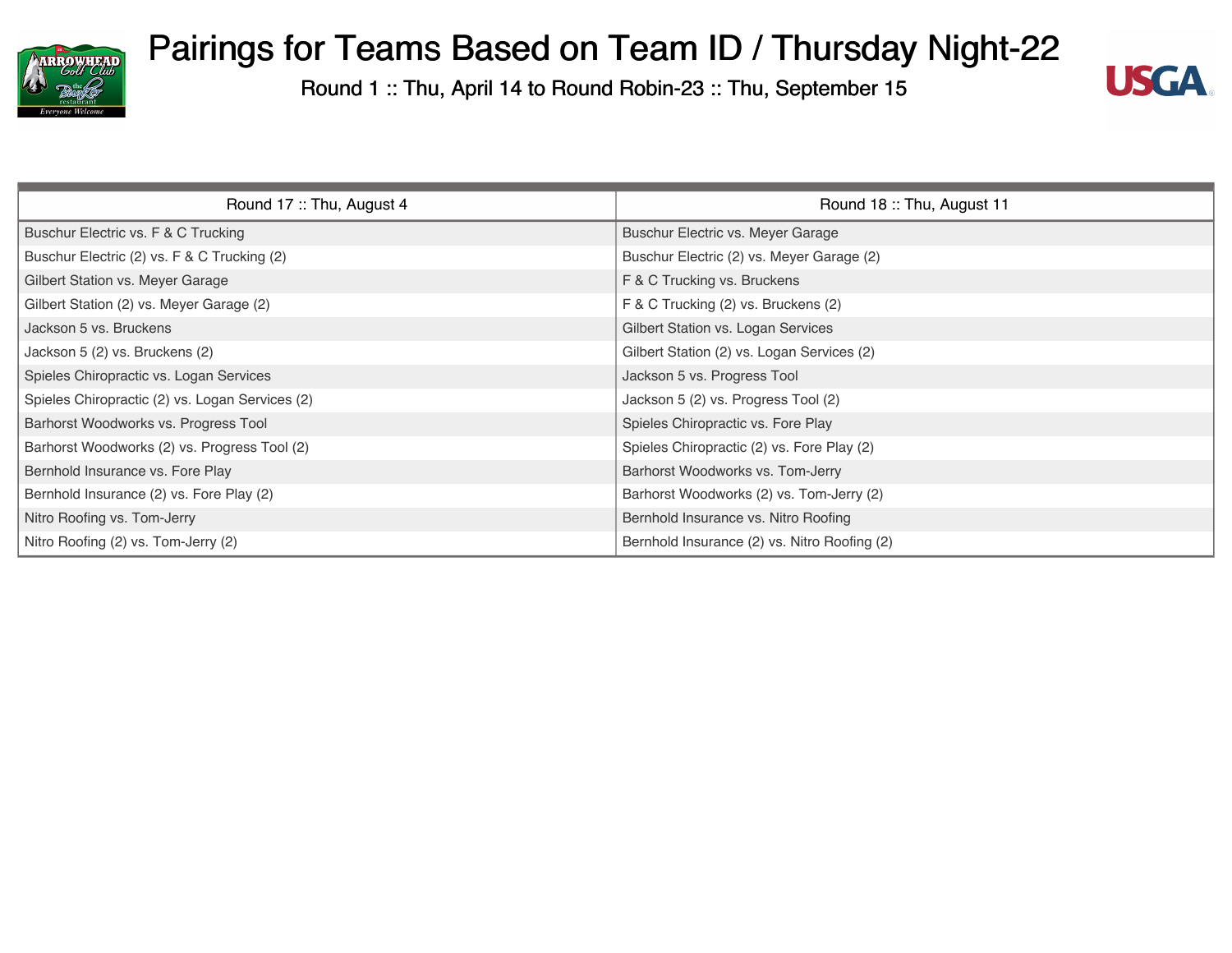



| Round 19: Thu, August 18                          | Round 20: Thu, August 25                            |
|---------------------------------------------------|-----------------------------------------------------|
| <b>Buschur Electric vs. Bruckens</b>              | Buschur Electric vs. Logan Services                 |
| Buschur Electric (2) vs. Bruckens (2)             | Buschur Electric (2) vs. Logan Services (2)         |
| Meyer Garage vs. Logan Services                   | Bruckens vs. Progress Tool                          |
| Meyer Garage (2) vs. Logan Services (2)           | Bruckens (2) vs. Progress Tool (2)                  |
| F & C Trucking vs. Progress Tool                  | Meyer Garage vs. Fore Play                          |
| F & C Trucking (2) vs. Progress Tool (2)          | Meyer Garage (2) vs. Fore Play (2)                  |
| Gilbert Station vs. Fore Play                     | F & C Trucking vs. Tom-Jerry                        |
| Gilbert Station (2) vs. Fore Play (2)             | F & C Trucking (2) vs. Tom-Jerry (2)                |
| Jackson 5 vs. Tom-Jerry                           | Gilbert Station vs. Nitro Roofing                   |
| Jackson 5 (2) vs. Tom-Jerry (2)                   | Gilbert Station (2) vs. Nitro Roofing (2)           |
| Spieles Chiropractic vs. Nitro Roofing            | Jackson 5 vs. Bernhold Insurance                    |
| Spieles Chiropractic (2) vs. Nitro Roofing (2)    | Jackson 5 (2) vs. Bernhold Insurance (2)            |
| Barhorst Woodworks vs. Bernhold Insurance         | Spieles Chiropractic vs. Barhorst Woodworks         |
| Barhorst Woodworks (2) vs. Bernhold Insurance (2) | Spieles Chiropractic (2) vs. Barhorst Woodworks (2) |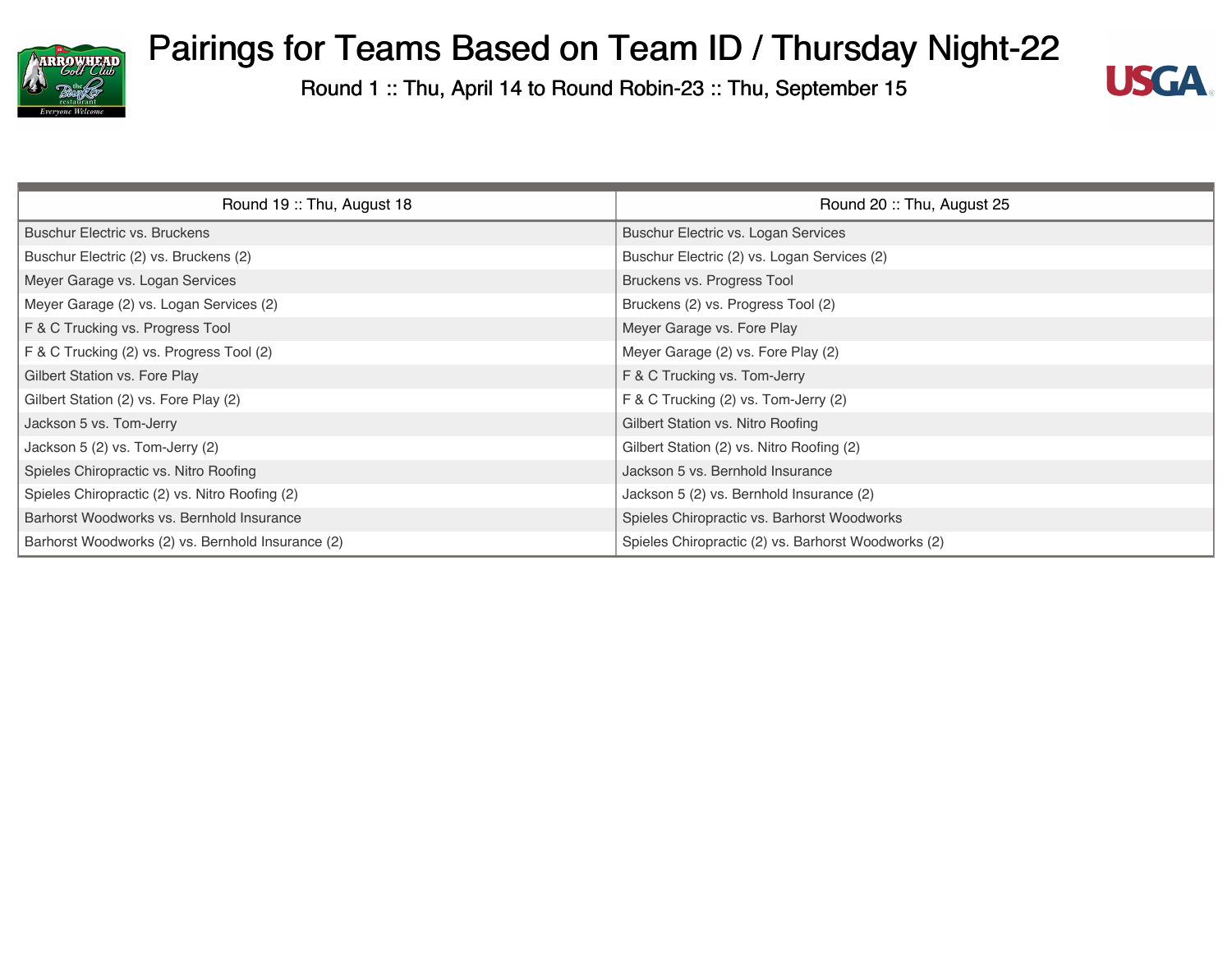



| Round 21: Thu, September 1                     | Round 22: Thu, September 8                      |
|------------------------------------------------|-------------------------------------------------|
| Buschur Electric vs. Progress Tool             | Buschur Electric vs. Fore Play                  |
| Buschur Electric (2) vs. Progress Tool (2)     | Buschur Electric (2) vs. Fore Play (2)          |
| Logan Services vs. Fore Play                   | Progress Tool vs. Tom-Jerry                     |
| Logan Services (2) vs. Fore Play (2)           | Progress Tool (2) vs. Tom-Jerry (2)             |
| Bruckens vs. Tom-Jerry                         | Logan Services vs. Nitro Roofing                |
| Bruckens (2) vs. Tom-Jerry (2)                 | Logan Services (2) vs. Nitro Roofing (2)        |
| Meyer Garage vs. Nitro Roofing                 | Bruckens vs. Bernhold Insurance                 |
| Meyer Garage (2) vs. Nitro Roofing (2)         | Bruckens (2) vs. Bernhold Insurance (2)         |
| F & C Trucking vs. Bernhold Insurance          | Meyer Garage vs. Barhorst Woodworks             |
| F & C Trucking (2) vs. Bernhold Insurance (2)  | Meyer Garage (2) vs. Barhorst Woodworks (2)     |
| Gilbert Station vs. Barhorst Woodworks         | F & C Trucking vs. Spieles Chiropractic         |
| Gilbert Station (2) vs. Barhorst Woodworks (2) | F & C Trucking (2) vs. Spieles Chiropractic (2) |
| Jackson 5 vs. Spieles Chiropractic             | Gilbert Station vs. Jackson 5                   |
| Jackson 5 (2) vs. Spieles Chiropractic (2)     | Gilbert Station (2) vs. Jackson 5 (2)           |